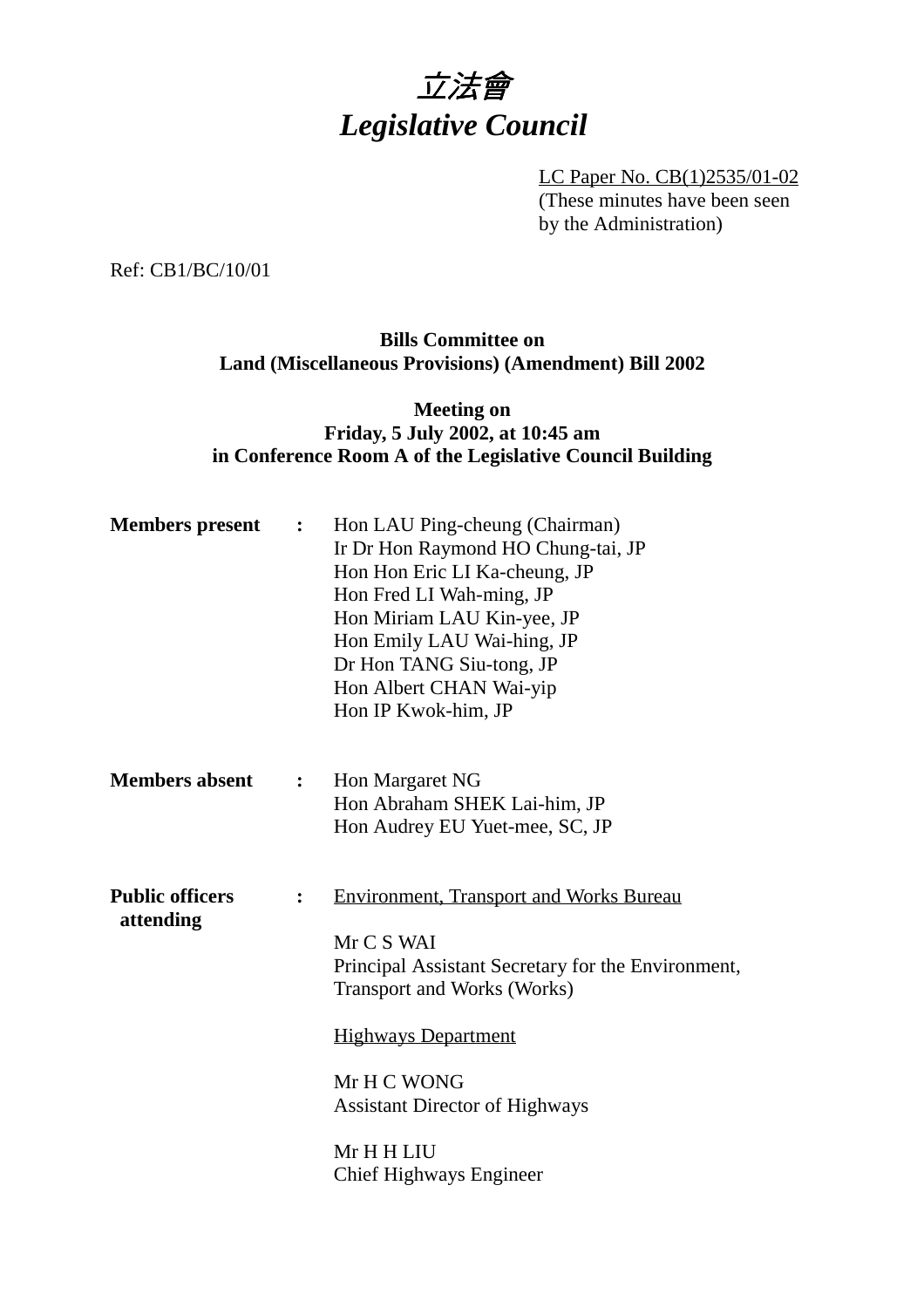|                                          | <b>Lands Department</b>                              |
|------------------------------------------|------------------------------------------------------|
|                                          | Mr R G HARDING<br><b>Assistant Director of Lands</b> |
|                                          | Department of Justice                                |
|                                          | Ms Marie SIU<br><b>Senior Government Counsel</b>     |
| <b>Clerk in attendance : Mr Andy LAU</b> | Chief Assistant Secretary (1)2                       |
| <b>Staff in attendance :</b>             | Miss Kitty CHENG<br><b>Assistant Legal Adviser 5</b> |
|                                          | Ms Alice AU<br>Senior Assistant Secretary (1)5       |

#### Action

### **I Election of Chairman**

Ir Dr Raymond HO, the member who had the highest precedence among members of the Bills Committee, presided over the election of Chairman. Mr LAU Ping-cheung was nominated by Mr IP Kwok-him and the nomination was seconded by Mr Fred LI. Mr LAU accepted the nomination. There being no other nominations, Mr LAU Ping-cheung was elected Chairman of the Bills Committee. He then took over the chair.

| $\mathbf{I}$ | <b>Meeting with the Administration</b>         |                                   |
|--------------|------------------------------------------------|-----------------------------------|
|              | (LC Paper No. CB(3)541/01-02                   | - The Bill;                       |
|              | Ref: WB(W)249/38/02 [TC13/2001]                | - LegCo Brief;                    |
|              | LC Paper No. LS84/01-02                        | - Legal Service Division          |
|              |                                                | Report;                           |
|              | Appendix III to LC Paper No. $CB(1)2164/01-02$ | - Mark-up copy of the Bill;       |
|              | LC Paper No. CB(1)2181/01-02                   | Background brief on the           |
|              |                                                | Bill; and                         |
|              | LC Paper No. CB(1)1874/01-02                   | - Information<br>note<br>$\alpha$ |
|              |                                                | handling contravention of         |
|              |                                                | environment-related               |
|              |                                                | legislation<br>public<br>by       |
|              |                                                | officers)                         |

2. The Bills Committee deliberated (Index of proceedings attached at **Annex A**).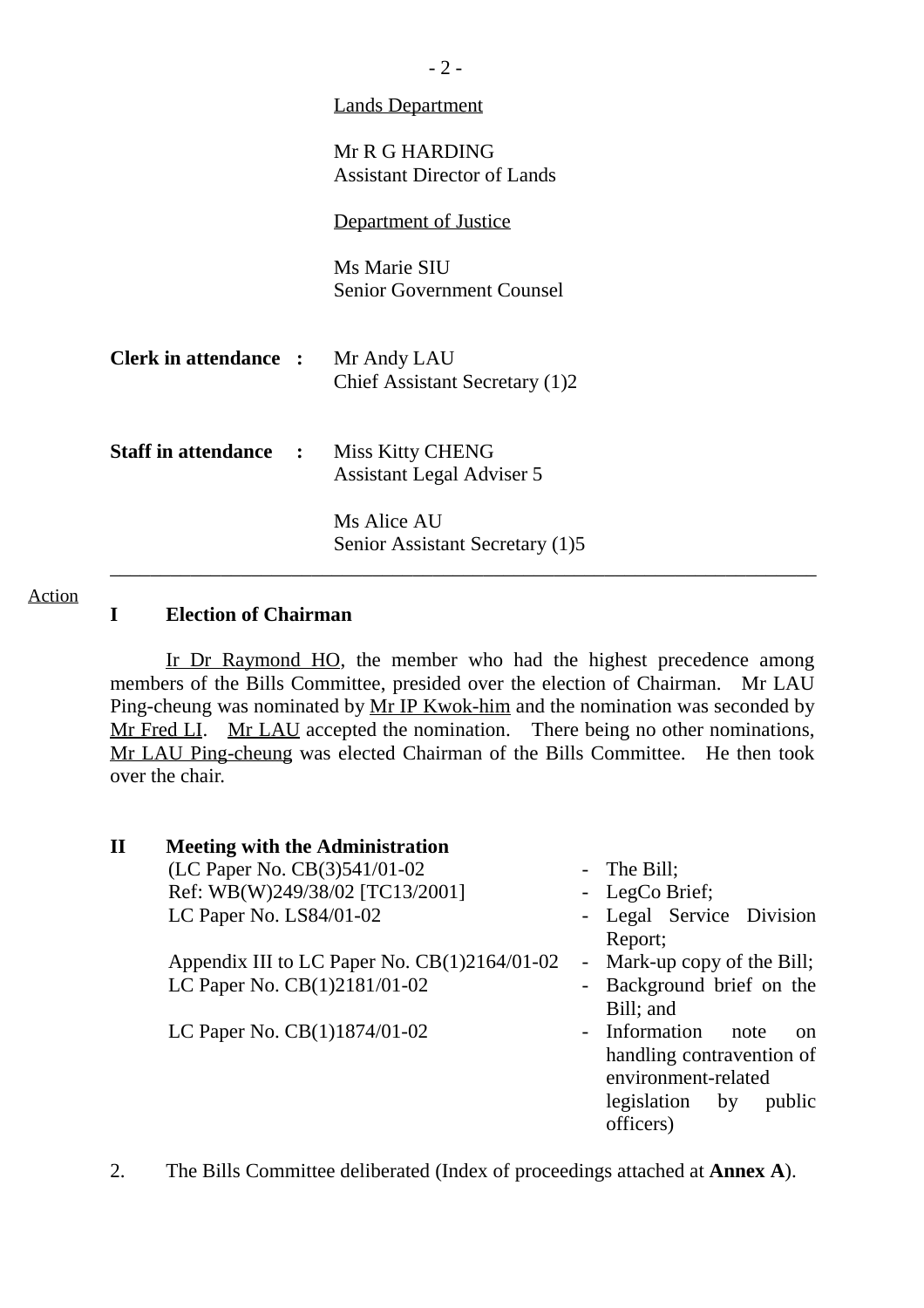- Admin 3. The Bills Committee requested the Administration to provide further information on the following to facilitate their consideration:
	- (a) to provide information on overseas legislation relating to the control of street excavations (including but not limited to Singapore, Taiwan and Japan) and whether criminal liabilities would be imposed on those who contravene the relevant provisions, including the Government and a person doing anything in the course of carrying out his duties as a public officer in the service of the Government;
	- (b) to provide information on overseas legislation relating to the exemption of criminal liabilities on the Government or a person doing anything in the course of carrying out his duties as a public officer in the service of the Government;
	- (c) to provide information on the factors of consideration for laying a criminal charge in respect of an offence involving excavation in unleased land, the conviction of which leading to a criminal record;
	- (d) to consider repealing the imprisonment term for offences relating to excavations in unleased land;
	- (e) to consider contracting out the control of excavations in unleased land;
	- (f) to provide information on the operation of the reporting mechanism, including the follow-up actions to be taken by the Administration upon receiving a report from the Authority by the Secretary;
	- (g) to provide information on the number of reports received by the Secretary and the course of disciplinary actions taken by the Administration against the concerned public officers in the last three years; and
	- (h) to provide information on how the economic costs relating to street excavations were derived at.

4. The Bills Committee agreed to invite public views on the Bill. Apart from posting a notice of invitation for public views on the LegCo website, an advertisement would also be placed in one Chinese and one English newspapers. Individual organizations which had expressed views on the Bill at previous Panel meetings would also be invited to give views on the Bill again.

5. The Bills Committee agreed that the House Committee should be invited to consider setting up a Subcommittee to follow up on issues relating to the exemption of criminal liabilities on the Government or a person doing anything in the course of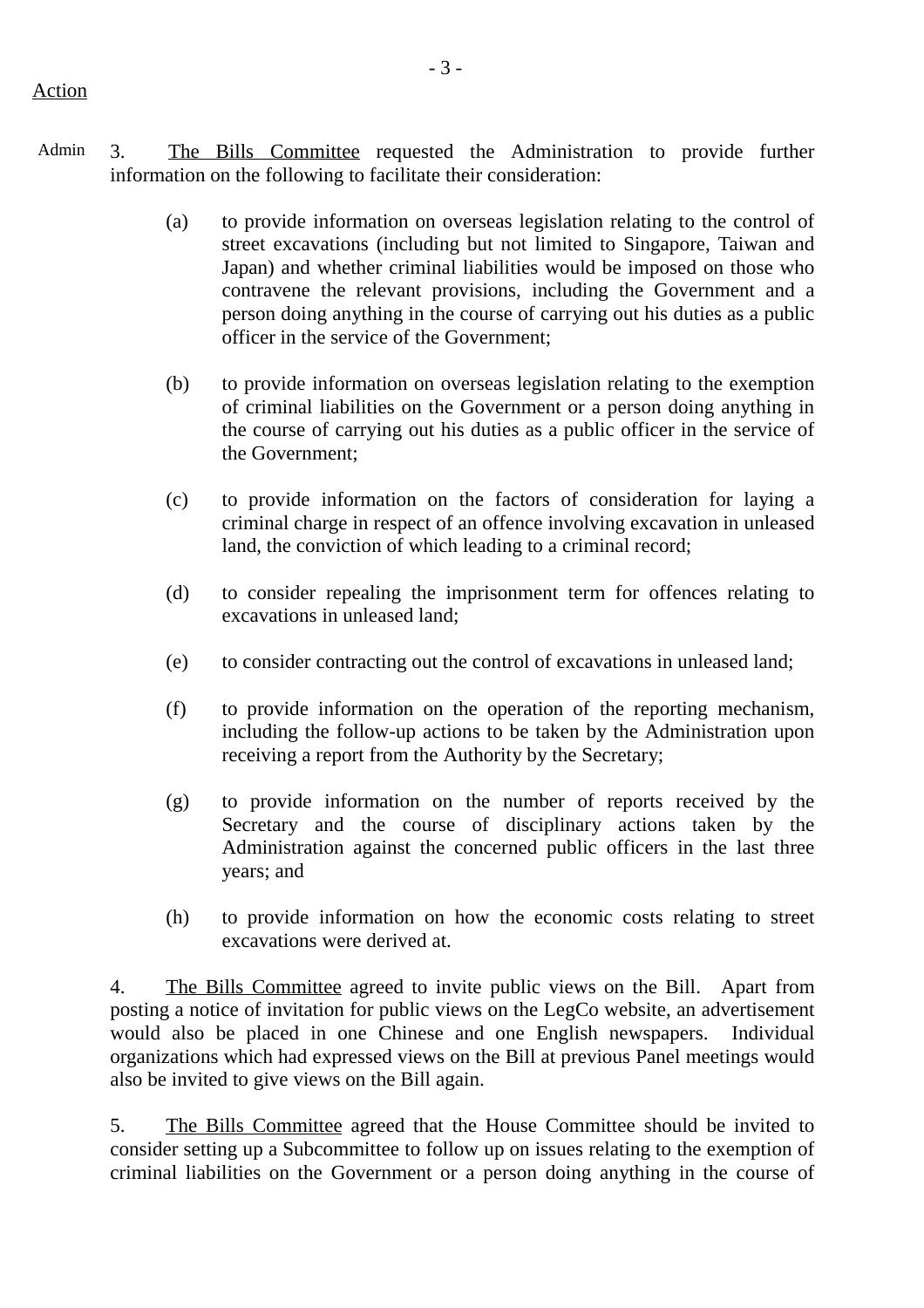carrying out his duties as a public officer in the service of the Government. Background information should be prepared to facilitate members' consideration.

6. The Bill Committee agreed to hold the next meeting on Thursday, 19 September 2002, at 10:45 am to receive public views and continue discussion with the Administration.

## **III Any other business**

7. There being no other business, the meeting ended at 12:50 pm.

Legislative Council Secretariat 17 September 2002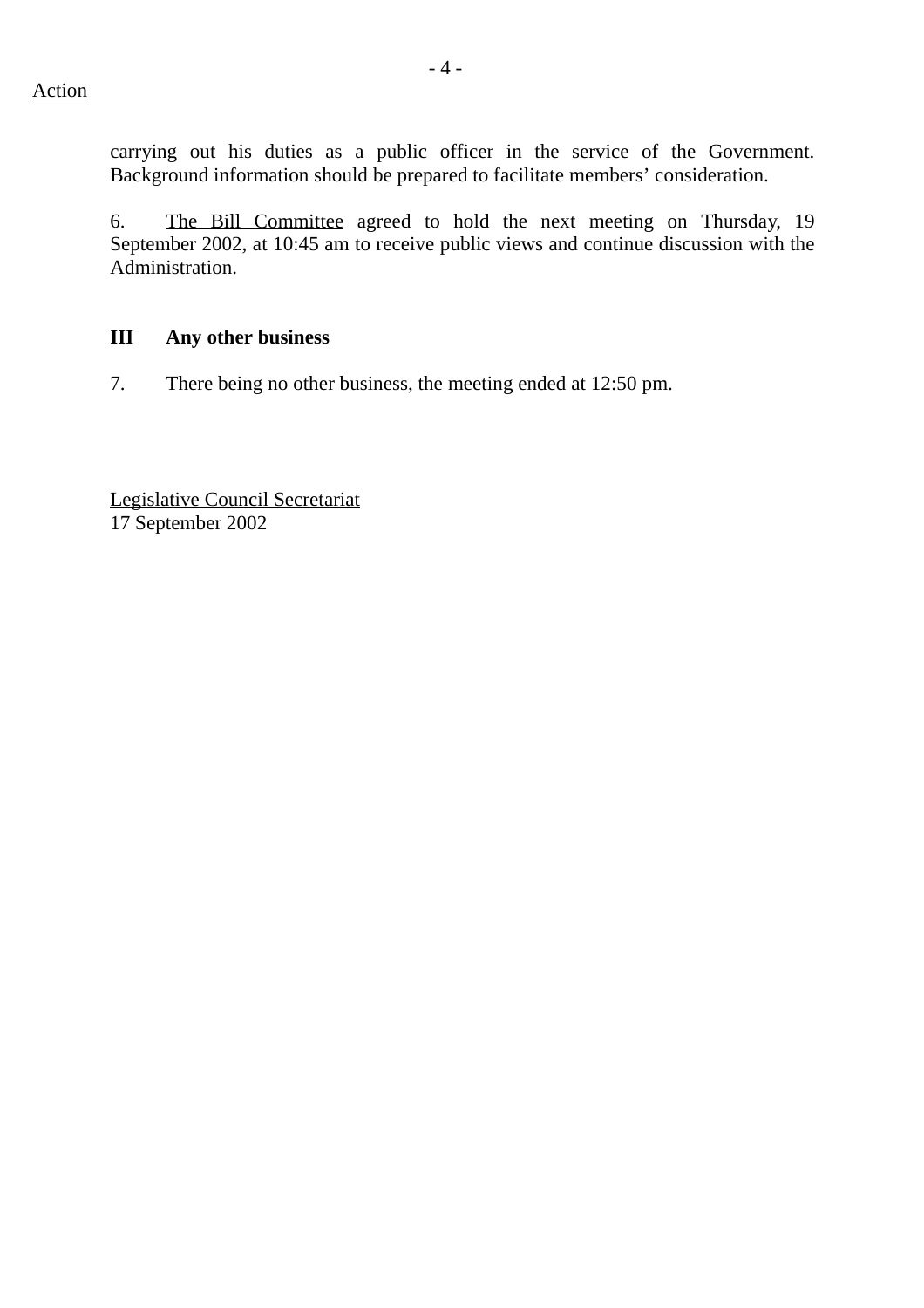# **Proceedings of the meeting of the Bills Committee on Land (Miscellaneous Provisions) (Amendment) Bill 2002 Friday, 5 July 2002, at 10:45 am in Conference Room A of the Legislative Council Building**

| <b>Time</b>                          | <b>Speaker</b>                                   | Subject(s)                                                                                                                                                                                                                                                                                                                                                                                                                                                                                                                                                                                                                            | <b>Action</b>                                                                                                                                                                                                                                                                                                                                                                                                                                                                                                                                   |
|--------------------------------------|--------------------------------------------------|---------------------------------------------------------------------------------------------------------------------------------------------------------------------------------------------------------------------------------------------------------------------------------------------------------------------------------------------------------------------------------------------------------------------------------------------------------------------------------------------------------------------------------------------------------------------------------------------------------------------------------------|-------------------------------------------------------------------------------------------------------------------------------------------------------------------------------------------------------------------------------------------------------------------------------------------------------------------------------------------------------------------------------------------------------------------------------------------------------------------------------------------------------------------------------------------------|
|                                      |                                                  |                                                                                                                                                                                                                                                                                                                                                                                                                                                                                                                                                                                                                                       | required                                                                                                                                                                                                                                                                                                                                                                                                                                                                                                                                        |
| Agenda Item I - Election of Chairman |                                                  |                                                                                                                                                                                                                                                                                                                                                                                                                                                                                                                                                                                                                                       |                                                                                                                                                                                                                                                                                                                                                                                                                                                                                                                                                 |
| $000000 - 000143$                    | Ir Dr Raymond HO                                 | Election of Chairman;                                                                                                                                                                                                                                                                                                                                                                                                                                                                                                                                                                                                                 |                                                                                                                                                                                                                                                                                                                                                                                                                                                                                                                                                 |
|                                      |                                                  | Mr LAU Ping-cheung was elected                                                                                                                                                                                                                                                                                                                                                                                                                                                                                                                                                                                                        |                                                                                                                                                                                                                                                                                                                                                                                                                                                                                                                                                 |
|                                      |                                                  | Chairman of the Bills Committee                                                                                                                                                                                                                                                                                                                                                                                                                                                                                                                                                                                                       |                                                                                                                                                                                                                                                                                                                                                                                                                                                                                                                                                 |
|                                      | Agenda Item II - Meeting with the Administration |                                                                                                                                                                                                                                                                                                                                                                                                                                                                                                                                                                                                                                       |                                                                                                                                                                                                                                                                                                                                                                                                                                                                                                                                                 |
| $000143 - 000254$                    | Chairman                                         | Welcoming remarks                                                                                                                                                                                                                                                                                                                                                                                                                                                                                                                                                                                                                     |                                                                                                                                                                                                                                                                                                                                                                                                                                                                                                                                                 |
| 000254 - 000859                      | Admin                                            | Introduction on the Bill                                                                                                                                                                                                                                                                                                                                                                                                                                                                                                                                                                                                              |                                                                                                                                                                                                                                                                                                                                                                                                                                                                                                                                                 |
| 000859 - 001841                      | Chairman<br>Ms Miriam LAU<br>Admin               | - Need to introduce an independent<br>assessment mechanism to ensure<br>that a reasonable initial permit<br>period was being applied for<br>- Differential treatment for non-<br>compliant<br>government<br>departments which were merely<br>subject to a reporting mechanism<br>and not liable for any criminal<br>sanction in respect of excavating<br>without an excavation permit<br>breach<br>(EP)<br><b>or</b><br>of<br>permit<br>conditions<br>- Operation<br>of<br>the<br>reporting<br>mechanism and follow-up actions<br>taken<br>be<br>against<br>the<br>to<br>officers/<br>responsible<br>public<br>government departments | - Admin to formulate a<br>of<br>set<br>assessment<br>criteria<br>1n<br>consultation with the<br>undertakers<br>utility<br>before the Bill came<br>into operation<br>- Admin proposed that<br>this Bill should be<br>dealt with by LegCo<br>in the same manner as<br>Noise<br>Control<br>the<br>(Amendment)<br><b>Bill</b><br>2001, that was, the<br>Bill should be passed<br>first, then the question<br>of imposing criminal<br>sanctions<br>against<br>government<br>departments might be<br>raised separately as a<br>issue<br>general<br>in |
| 001841 - 002829                      | Chairman<br>Ir Dr Raymond HO<br>Admin            | - Possible role conflict of the<br>Highways Department (HyD) as<br>it would assume the role of<br>issuing authority, the enforcement<br>authority and a permittee at the<br>same time<br>- Fairness<br>in<br>imposing<br>imprisonment term<br>against a<br>permittee<br>making<br>for<br><b>or</b><br>maintaining<br>excavation<br>an<br>without an EP if the breach was<br>caused by the contractor's fault<br>- Differential treatment for non-                                                                                                                                                                                     | another forum                                                                                                                                                                                                                                                                                                                                                                                                                                                                                                                                   |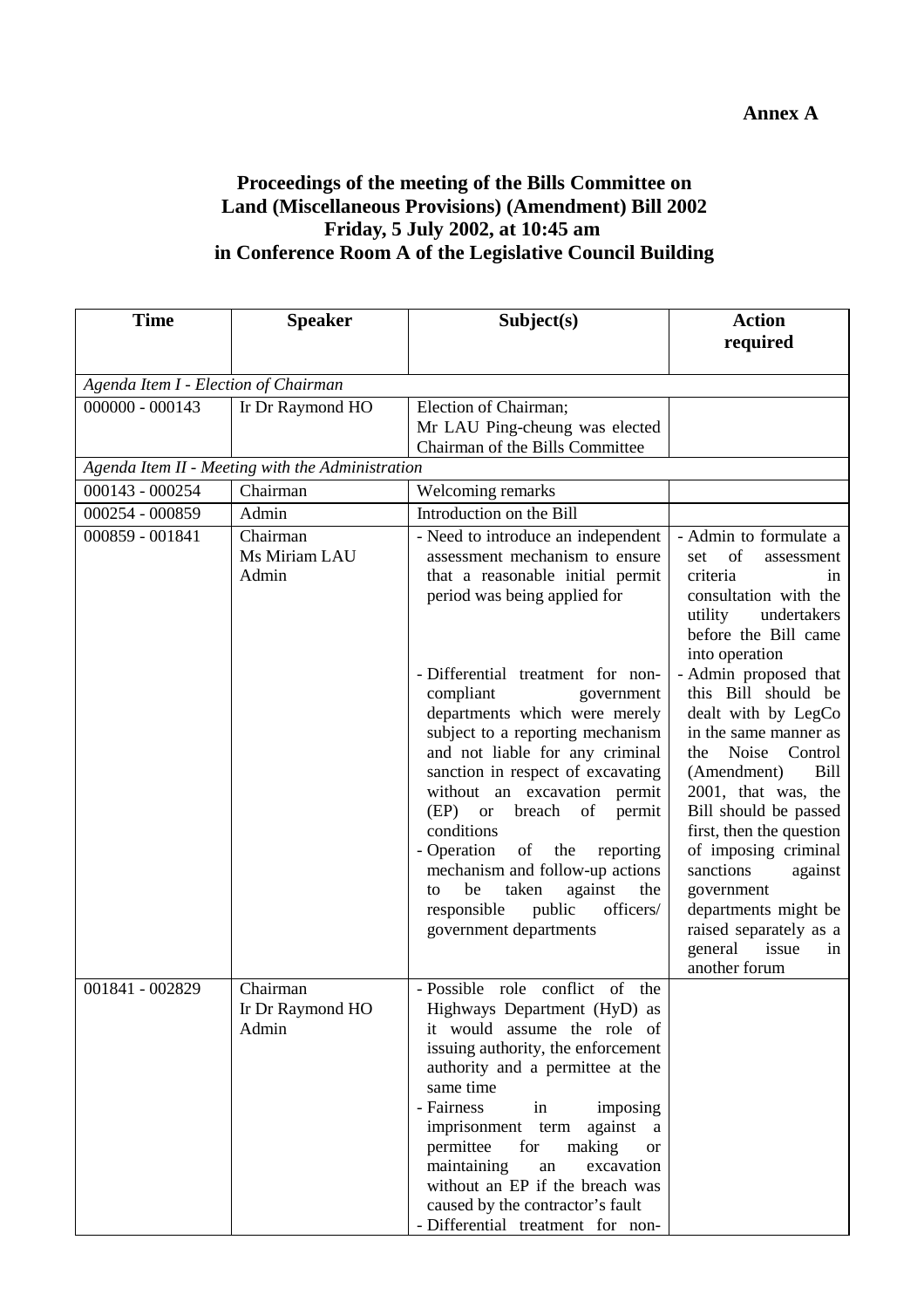| <b>Time</b>     | <b>Speaker</b>                                  | Subject(s)                                                                                                                                                                                                                                                                                                                                                                                                                                                                                                                                                                                                                                                                                                                                                                                                                                                                                                                                                                         | <b>Action</b><br>required               |
|-----------------|-------------------------------------------------|------------------------------------------------------------------------------------------------------------------------------------------------------------------------------------------------------------------------------------------------------------------------------------------------------------------------------------------------------------------------------------------------------------------------------------------------------------------------------------------------------------------------------------------------------------------------------------------------------------------------------------------------------------------------------------------------------------------------------------------------------------------------------------------------------------------------------------------------------------------------------------------------------------------------------------------------------------------------------------|-----------------------------------------|
|                 |                                                 | compliant<br>government<br>departments<br>- Identity of public officers to be<br>named as the permittee<br>for<br>carried<br>excavations<br>out<br>by<br>government departments                                                                                                                                                                                                                                                                                                                                                                                                                                                                                                                                                                                                                                                                                                                                                                                                    |                                         |
| 002829 - 004057 | Mr IP Kwok-him<br>Chairman<br>Admin             | - Differential treatment for non-<br>compliant<br>government<br>departments<br>- Whether it was possible to<br>specify in the Bill that no<br>government departments would<br>actually be carrying out the<br>excavations themselves because<br>in most cases, public work<br>projects were invariably carried<br>out by the contractors<br>- Procedural question on whether a<br>government department could be<br>prosecuted by another fellow<br>department                                                                                                                                                                                                                                                                                                                                                                                                                                                                                                                     |                                         |
| 004057 - 005214 | Ms Emily LAU<br>Admin<br>Chairman<br><b>ALA</b> | Public<br>- The<br>Accounts<br>Committee's concern and call for<br>to<br>improve<br>the<br>measures<br>regulation of excavations, as well<br>as the latest situation in the<br>control of excavations<br>- Transparency of the proposed<br>reporting<br>mechanism<br>and<br>rationale for designating<br>the<br>Secretary for Works, instead of<br>Chief Secretary<br>the<br>for<br>Administration<br>the<br>in<br>as<br>Environmental<br>Impact<br>Assessment Ordinance<br>(Cap.<br>499), to receive reports of<br>contravention<br>by government<br>departments<br>- Way forward for addressing the<br>policy issue involved in the<br>differential treatment for non-<br>compliant<br>government<br>departments in the context of the<br><b>Bill</b><br>- Reference to overseas legislation<br>relating to the exemption of<br>criminal<br>liabilities<br>the<br>on<br>Government or a person doing<br>anything in the course of carrying<br>out his duties as a public officer | - Admin<br>provide<br>to<br>information |
| 005214 - 005920 | Dr TANG Siu-tong                                | in the service of the Government<br>- Differential treatment for non-                                                                                                                                                                                                                                                                                                                                                                                                                                                                                                                                                                                                                                                                                                                                                                                                                                                                                                              |                                         |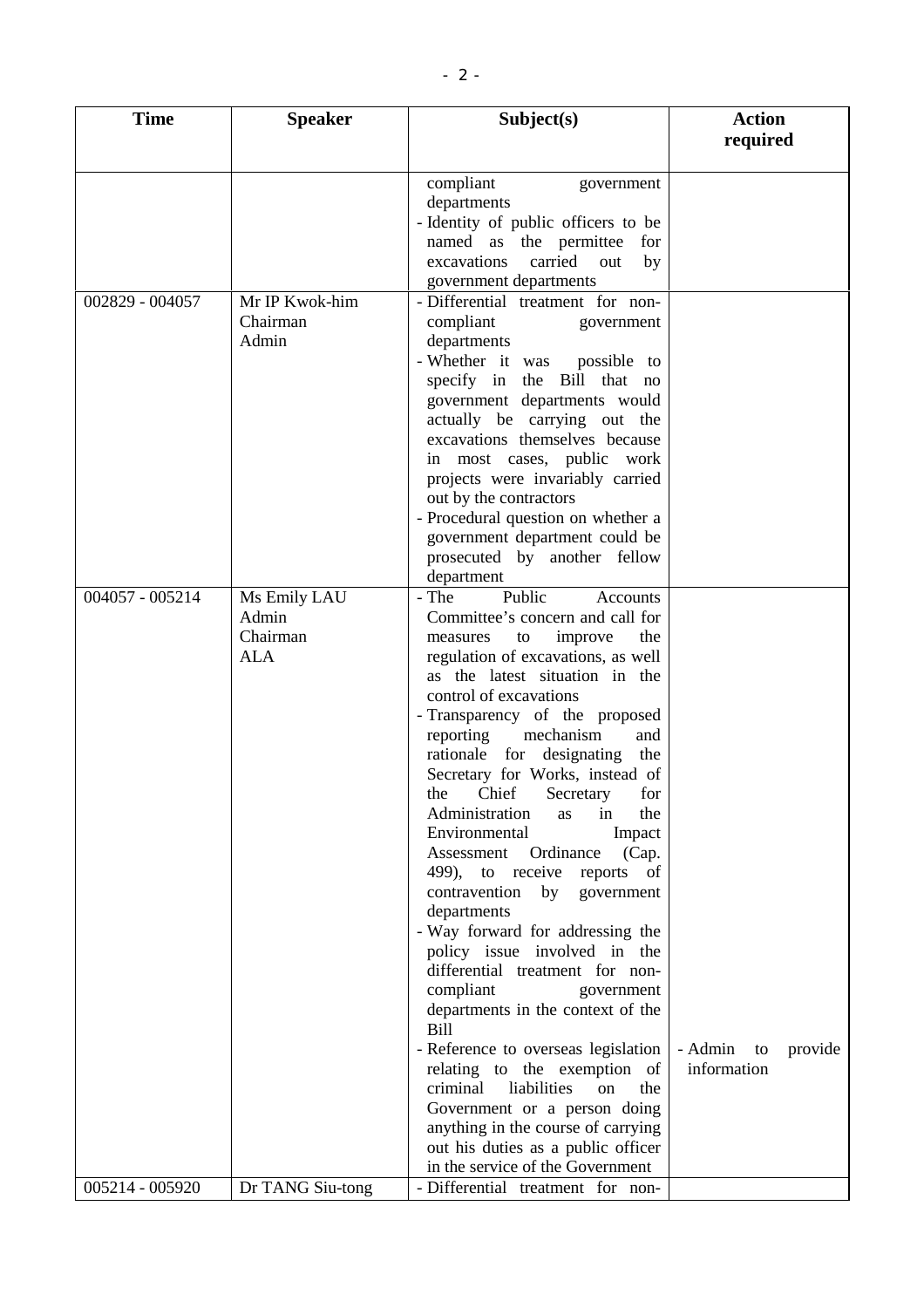| <b>Time</b>       | <b>Speaker</b>    | Subject(s)                                                           | <b>Action</b>            |
|-------------------|-------------------|----------------------------------------------------------------------|--------------------------|
|                   |                   |                                                                      | required                 |
|                   |                   |                                                                      |                          |
|                   | Admin<br>Chairman | compliant<br>government<br>departments                               |                          |
|                   |                   | - Need for objective criteria to                                     |                          |
|                   |                   | determine an optimum permit                                          |                          |
|                   |                   | period                                                               |                          |
|                   |                   | - Working of the proposed multi-                                     |                          |
|                   |                   | tier statutory review mechanism                                      |                          |
| 005920 - 010108   | Chairman          | - Incentive for early completion of                                  |                          |
|                   | Admin             | excavation works                                                     |                          |
| $010108 - 010625$ | Mr Fred LI        | - Strengthening<br>enforcement                                       |                          |
|                   | Admin             | against non-compliance with the                                      |                          |
|                   | Chairman          | relevant lighting, signing and                                       |                          |
|                   |                   | guarding requirements specified<br>in the EP                         |                          |
|                   |                   | - HyD's role in and frequency of                                     |                          |
|                   |                   | utility site inspections                                             |                          |
| $010625 - 011630$ | Ms Miriam LAU     | - Reference to overseas legislation                                  | - Admin<br>provide<br>to |
|                   | Admin             | relating to the control of street                                    | information              |
|                   | Chairman          | excavations (including but not                                       |                          |
|                   |                   | limited to Singapore, Taiwan and                                     |                          |
|                   |                   | Japan) and whether criminal<br>liabilities would be imposed on       |                          |
|                   |                   | those who contravene the relevant                                    |                          |
|                   |                   | provisions,<br>including<br>the                                      |                          |
|                   |                   | Government and a person doing                                        |                          |
|                   |                   | anything in the course of carrying                                   |                          |
|                   |                   | out his duties as a public officer                                   |                          |
|                   |                   | in the service of the Government                                     |                          |
|                   |                   | - Need for Admin to exercise more                                    |                          |
|                   |                   | stringent control over the unduly<br>long duration of excavation     |                          |
|                   |                   | works and the problem of                                             |                          |
|                   |                   | unattended sites, such as with the                                   |                          |
|                   |                   | application of new technology                                        |                          |
|                   |                   | - Addressing<br>the<br>contractors'                                  |                          |
|                   |                   | failure to cover up the site to                                      |                          |
|                   |                   | allow access during temporary                                        |                          |
|                   |                   | suspension of work in the context                                    |                          |
|                   |                   | of the Bill                                                          |                          |
|                   |                   | - Clarification on the nature of<br>"fine" imposed on government     |                          |
|                   |                   | departments                                                          |                          |
| 011630 - 012457   | Ir Dr Raymond HO  | - Consultation<br>public<br>among                                    |                          |
|                   | Admin             | officers at works departments                                        |                          |
|                   |                   | about their willingness to be                                        |                          |
|                   |                   | named as the permittee for                                           |                          |
|                   |                   | government excavation works                                          |                          |
|                   |                   | - Whether Admin would consider                                       | - Admin to consider Dr   |
|                   |                   | repealing the imprisonment term<br>offences<br>for<br>relating<br>to | HO's suggestion          |
|                   |                   | excavations in unleased land                                         |                          |
|                   |                   | - Whether Admin would consider                                       | - Admin to consider Dr   |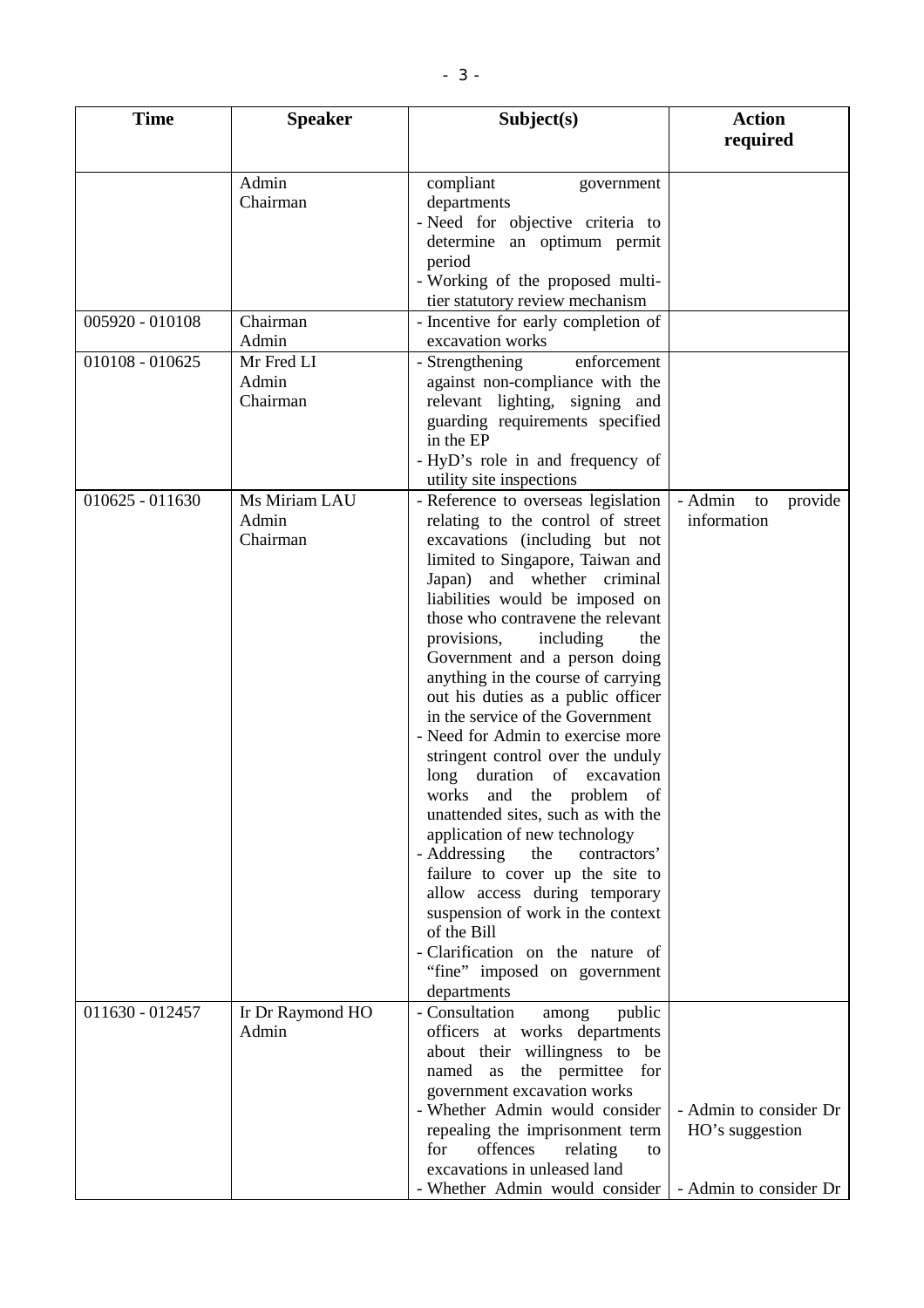| <b>Time</b>     | <b>Speaker</b>                                          | Subject(s)                                                                                                                                                                                                                                                                                                                                                                                                                                                                                                           | <b>Action</b>                                                                                                                                                                                                                                                      |
|-----------------|---------------------------------------------------------|----------------------------------------------------------------------------------------------------------------------------------------------------------------------------------------------------------------------------------------------------------------------------------------------------------------------------------------------------------------------------------------------------------------------------------------------------------------------------------------------------------------------|--------------------------------------------------------------------------------------------------------------------------------------------------------------------------------------------------------------------------------------------------------------------|
|                 |                                                         |                                                                                                                                                                                                                                                                                                                                                                                                                                                                                                                      | required                                                                                                                                                                                                                                                           |
|                 |                                                         | contracting out the processing<br>and monitoring of EPs<br>- Need to clearly differentiate<br>between the liabilities of the<br>permittee and his contractor for<br>any breach of permit conditions                                                                                                                                                                                                                                                                                                                  | HO's suggestion                                                                                                                                                                                                                                                    |
| 012457 - 013246 | Mr IP Kwok-him<br>Admin<br>Ms Miriam LAU                | - Clarification on imposition of<br>liability/imprisonment<br>criminal<br>term for breach of EP conditions<br>- Request for information on the<br>factors of consideration for laying<br>a criminal charge in respect of an<br>offence involving excavation in<br>unleased land<br>- Differential treatment for non-<br>compliant<br>government<br>departments<br>- Implementation of a one-stop-<br>shop mechanism for receiving<br>and processing EP applications<br>- Long processing time for EP<br>applications | - Admin<br>provide<br>to<br>information                                                                                                                                                                                                                            |
| 013246 - 013348 | Dr TANG Siu-tong                                        | - Operation<br>of<br>the<br>reporting<br>mechanism and follow-up actions<br>against<br>be<br>taken<br>the<br>to<br>officers/<br>responsible<br>public<br>government departments                                                                                                                                                                                                                                                                                                                                      | - Admin to<br>provide<br>information<br>on the<br>number of reports<br>received<br>by<br>the<br>Secretary for Works<br>and the course of<br>disciplinary<br>actions<br>Admin<br>taken<br>by<br>against the concerned<br>public officers in the<br>last three years |
| 013348 - 014037 | Ms Emily LAU<br>Admin<br>Chairman                       | - Reference to overseas legislation<br>as to whether criminal liabilities<br>would be imposed on those who<br>contravened<br>the<br>relevant<br>provisions relating to the control<br>of street excavations<br>- Concern about over-estimation of<br>proposed fees for excavation and<br>under-estimation of economic<br>costs due to traffic delay                                                                                                                                                                  | - Admin to<br>provide<br>information<br>- Admin<br>to provide<br>detailed breakdown of<br>the proposed fees as<br>well as information<br>on how the economic<br>costs relating to street<br>excavations<br>were<br>derived at                                      |
| 014037 - 014648 | Ir Dr Raymond HO<br>Admin<br>Chairman<br>Mr IP Kwok-him | - Consultation<br>public<br>among<br>officers at works departments<br>about their willingness to be<br>the permittee for<br>named as<br>government excavation works                                                                                                                                                                                                                                                                                                                                                  |                                                                                                                                                                                                                                                                    |